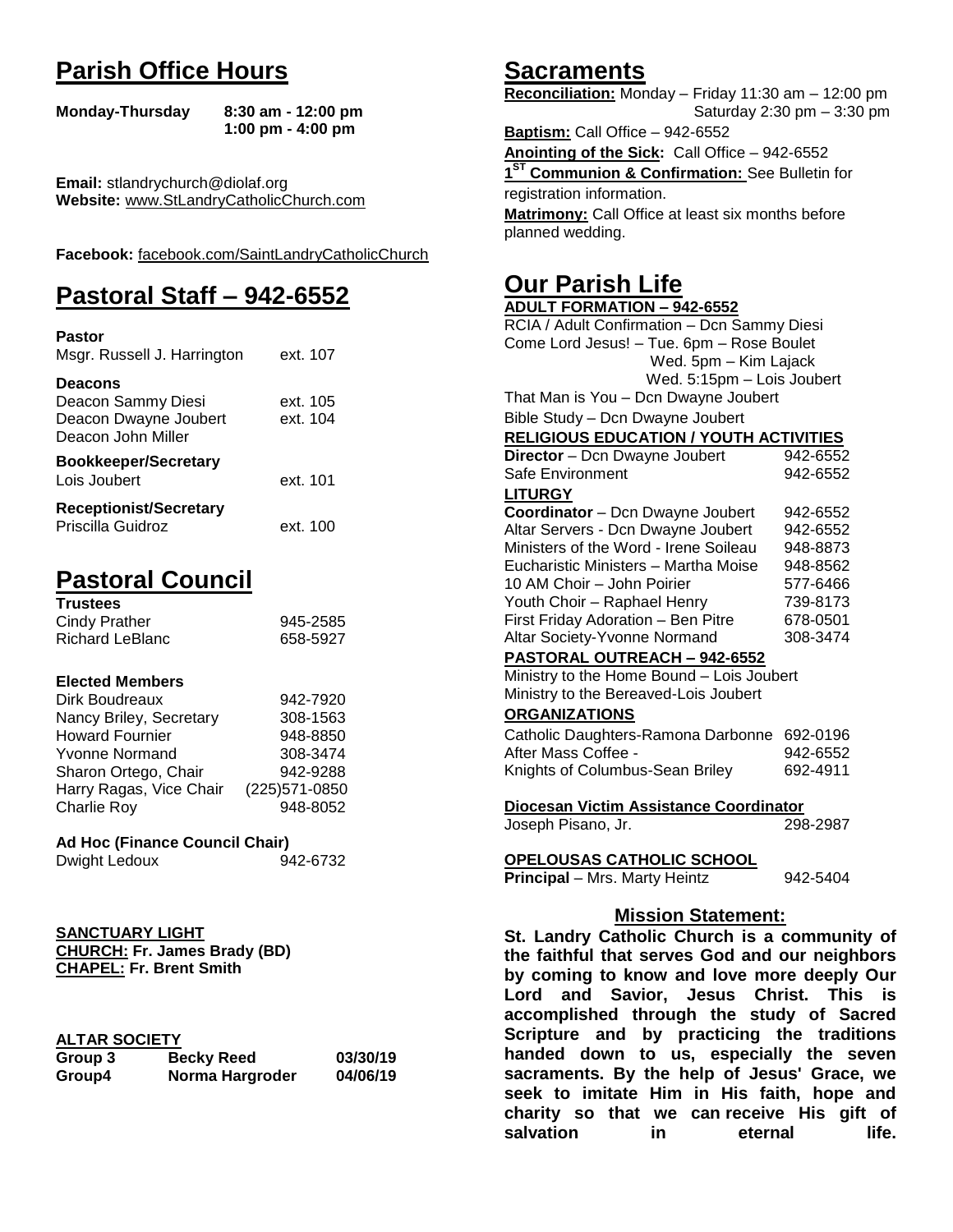# **Volume 68, No. 12 – The Third Sunday in Lent – March 24, 2019**

#### **St. Landry Church Lent Activity Schedule**

**Weekday Mass Schedule** Ash Wednesday – 12:05pm & 5:30pm Monday – Friday at 12:05pm; Saturday 8am (IN CHURCH) **Confession Schedule** Monday – Friday from 11:30am to 12pm Saturdays from 2:30pm to 3:30pm Wednesday of Holy Week - 5:30pm – 8pm **Stations of the Cross** Mondays @ 11:00am Fridays @ 5:15pm in the Church - Followed by soup and bread supper in Valentin Hall

----------------------------------------------------------------------

#### **Lenten Mission**

Presented by Father Brent Smith Mission: March  $25^{th}$  &  $26^{th}$ Mass at 5:30pm; Mission begins at 6pm **Weekly in Valentin Hall** Mondays @ 10am– Bible Study Tuesdays @ 6pm – "Come, Lord Jesus!"

Wednesdays @ 6am – "That Man is You!" Wednesdays @ 5pm & 5:15pm – "Come Lord Jesus!"

## ------------------------------------------------------------------------------------------------------------------- **Holy Week**

**Palm Sunday** Regular Sunday Mass Schedule O.C. Senior Passion Play – 7pm Sunday & 9am Monday **Wednesday** Confessions – 5:30pm – 8pm – Last opportunity before Easter **Holy Thursday** Mass of the Lord's Supper – 7pm (Rehearsal 5:30pm) Eucharistic Procession & Adoration - Immediately Following Mass until 10pm in Valentin Hall **Good Friday** Stations of the Cross for Children – 10am (Followed by Cheese Pizza Luncheon) Passion of the Lord – 3pm (Rehearsal 1:30pm) **Holy Saturday** Easter Egg Hunt – 10am Easter Vigil – 8pm (Rehearsal 11am) **Easter Sunday Masses** – 8am, 10am & 5pm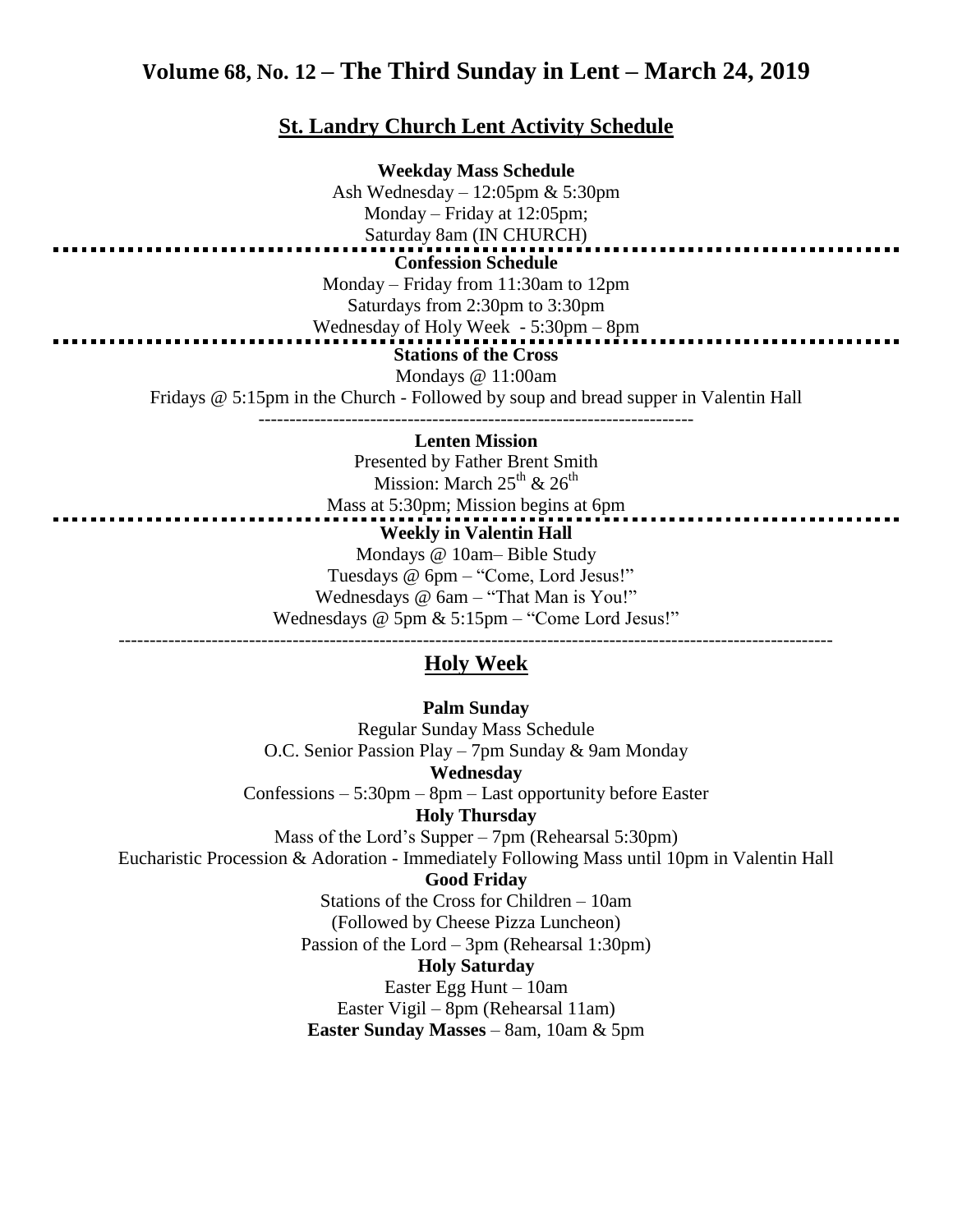## **POPE FRANCIS' INTENTIONS –**

**March - Recognition of the Right of Christian Communities -** That Christian communities, especially those who are persecuted, feel that they are close to Christ and have their rights respected.

# **OFFERTORY COLLECTIONS –**

**March 17, 2019**

| <b>REGULAR</b>                   | \$7688.45 |
|----------------------------------|-----------|
| <b>GOAL</b>                      | \$9000.00 |
| Maintenance & Repair Fund        | \$50.00   |
| <b>Eastern European Missions</b> | \$1027.00 |
| Poor / Needy                     | \$321.00  |
| - - - -                          |           |

Thank You for Your Generosity!

## **Second Collection**

**03/24/19** – Catholic Relief Services **03/31/19 –** OCS Foundation Fund

#### **REMINDERS FOR THE WEEK**

| $Sun. - 03/24$     |                           |
|--------------------|---------------------------|
| 3:30 <sub>pm</sub> | <b>Confirmation Class</b> |
| Mon. - 03/25       |                           |

| 10:00am | <b>Bible Study</b>           |
|---------|------------------------------|
| 11:00am | Marian Stations of the Cross |
| 5:45pm  | Rosary @ Lafleur Monument    |
| 5:30pm  | Mass & Mission               |

## **Tue. - 03/26**

**6:00pm** Come, Lord Jesus! **5:30pm** Mass & Mission

#### **Wed. - 03/27**

| 6:00am | TMIY              |
|--------|-------------------|
| 9:10am | <b>OCS Mass</b>   |
| 5:00pm | Come, Lord Jesus! |
| 5:15pm | Come, Lord Jesus! |

## **Thu. - 03/28**

- **Fri. - 03/30 – Office Closed 5:15pm** Stations of the Cross
- **Sat. - 03/31**

**8:00am** Mass in **Church**

## **ARE YOU A REGISTERED PARISHIONER?**

**Please don't take for granted that you are registered in the parish just because you attend Mass here. Census Forms are available at the back of church or by calling or coming by the office during business hours.**

## **READINGS FOR FAITH SHARING The Third Sunday in Lent**

**Ex 3:1-8a, 13-15** From a burning bush God promises redemption.

**Psalm 103** "The Lord is kind and merciful."

**1 Cor 10:1-6,** Do not grumble as the Israelites did.

**Luke 13: 1-9** The just may suffer.The fruitless may get a second chance.

We know not what tomorrow may bring. Moses did not expect to encounter God in the burning bush. Nor did the eighteen people at Siloam expect to be killed in a terrible accident. For that matter, neither did the barren fig tree realize its days were numbered. Lent gives us an opportunity to repent of our sinful actions and renew our commitment to follow the Lord, to ready ourselves for whatever the future holds.

## **PRAY FOR OUR SEMINARIANS**

| -Cade LeBlanc    | St. Thomas More, Eunice   |
|------------------|---------------------------|
| -Matthew Pitre   | St. Thomas More, Eunice   |
| -Michael Vidrine | St. John, Melville        |
| -Trey Fontenot   | Sacred Heart of Jesus, VP |

Father, in your plan for our salvation you provide shepherds for your people. Fill your Church with the spirit of courage and love. AMEN.

## **PRAY FOR A PRIEST EACH DAY**

| <b>Fr. Harold Trahan</b>  |
|---------------------------|
| Fr. Joseph Sai Tran, SVD  |
| Fr. Eugene Tremie         |
| Fr. Stephen Ugwu          |
| Fr. Gregory Usselmann, LC |
| Fr. Jason Vidrine         |
| Fr. Richard Vidrine       |
|                           |

Eternal Father, we lift up to You, these and all the priests of the world. Sanctify them. Heal and guide them. Mold them into the likeness of Your Son Jesus, the Eternal High Priest. May their lives be pleasing to You. In Jesus' name we pray. AMEN

## **AFTER MASS SOCIALS**

**Each Sunday, following the 8am and 10am Masses we gather in the South Sacristy of the church for coffee & donuts and FELLOWSHIP! Everyone is welcome! Please use the outside entrance near the southeast corner of the church. Please do not enter through the sanctuary.**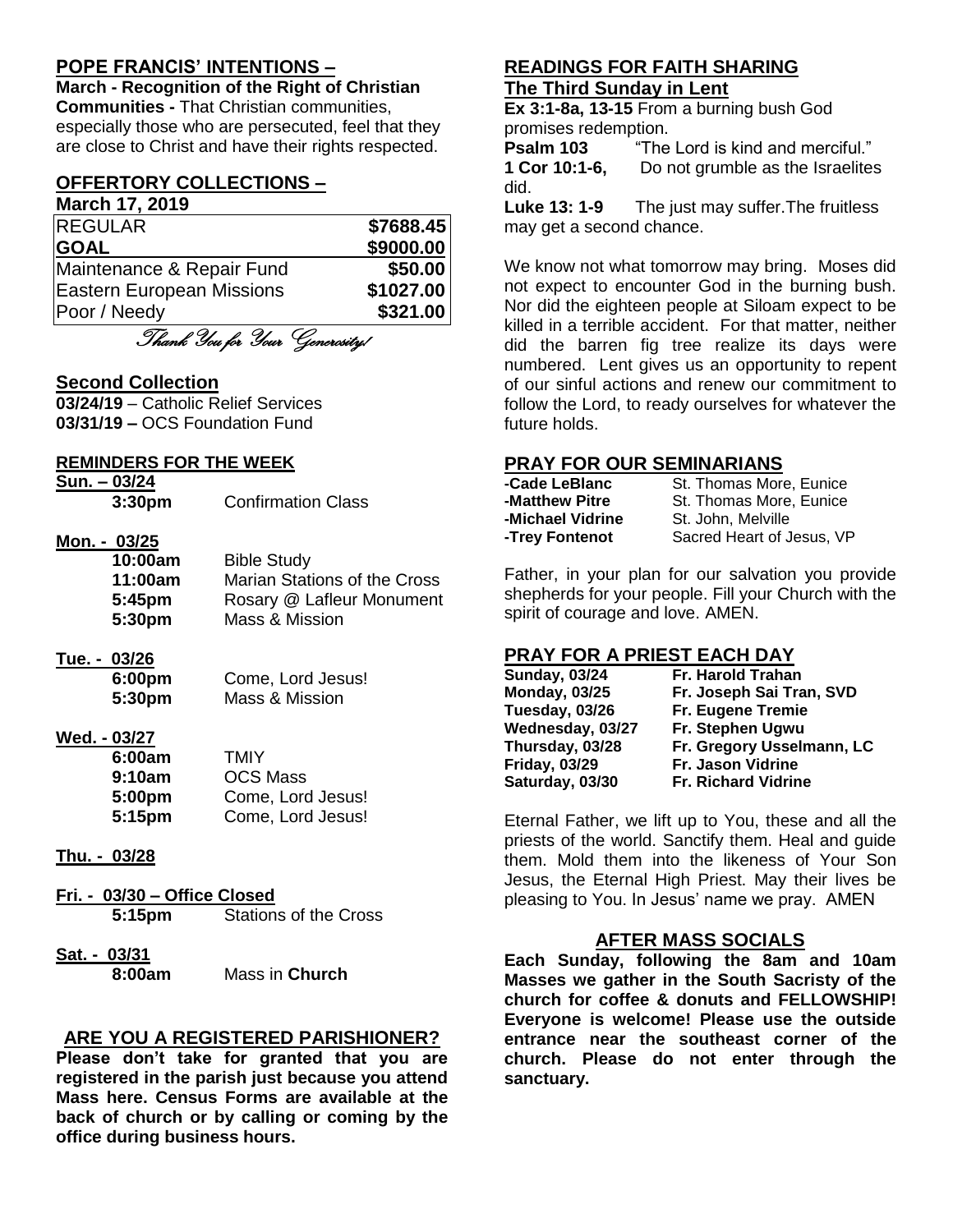# **MASS INTENTIONS**

## **Saturday, March 23**

**4:00pm** Patrick Murray Labbe; Julius & Rita M. Lambert; Nita & J. Y. Bordelon Sr.; Barbara Burleigh Thibodeaux; Family of Wm. & Dorothy Hatch; William & Thelma C. Lavergne; Mercedes A. & Scott A. Henry; Carolyn M. Bertrand; Wayne, Jeanette & Jonathan Lalonde; Norris Leger, Toby & Winnie Lalonde & Family; Madelyn McKinney; J.C., Bernice, Cyril James Diesi II & Peyton Cornette; James Gerald Fruge; Murphy Allen Lanclos, Sr.; Leonce Lalonde Jr.; Robert (Bob) Chachere; Come, Lord Jesus Groups; The Sick & Dying; Fields & Voitier Families; Janette Sylvester; Doris T. Collins; Vivian Deshotel; Dollye Frazier (BD); Nola Guidroz

#### **Sunday, March 24**

**08:00am** Bernel , Arthur & Eva Fontenot; Youle, Therese & John Ray Fontenot and Martin J. St. Amand; Amar, Maryina & A.B. Sr. Courvelle; Willard Andrepont, Gertrude A. & Alvin Marks; Debbie Fay; Souls In Purgatory; Janis Courvelle (BD); Scotty Speyrer; M/M John, John Jr., Jacob & Michael FaKouri; Souls in Purgatory; Amar, Maryina & A. B. Sr. Courvelle; James E. Martin

**10:00am** M/M Lee Martin, Jon Martin & Loray Martin Bertrand & Rita Darby; M/M Emillian Bodin & Joyce Lagrange; Nita & J. Y. Bordelon Sr.; Malcolm "Slick" & Margaret Martin; Richard Bordelon; Aldon Joseph "Danny" Richard; The Sick & Dying; Lee & Beverly Faul & Mark Capone; Sharon W. Branson & Wayne Wyble (DA ); Anna Lee Dupre; Guise Tran Ho; Harriet H.Doucet; Special Intention; Lawrence Kelly & Darius & Zetta Deville; Joyce & Baby Ortego

#### **5:00pm** St. Landry Church Parishioners **Monday, March 25**

**12:05pm** Roy & Justine L.(DA) Elder Family; Nita & J. Y. Bordelon Sr.; Harriet H. Doucet; The Sick & Dying; Wilma Guillory

#### **Tuesday, March 26**

**12:05pm** Nita & J. Y. Bordelon Sr.; Harriet H. Doucet; The Sick & Dying; George "Coco" Joseph Latour, Jr. (BD)

#### **Wednesday, March 27**

**12:05pm** Martin Sr.; Angela; Martin Jr.& Wilda Cosgrove; Nita & J. Y. Bordelon Sr.; Cathy S. Fontenot (BD); Charles Vernon Brown, Jr. (DA); Michael Fontenot (BD) & Family; Vaida Harbour; The Sick & Dying; Harriet H. Doucet

#### **Thursday, March 28**

**12:05pm** Junior (DA) Loretta & Stephen Hargroder; Roy & Justine L. Elder Family; Harriet H. Doucet; Nita & J. Y. Bordelon, Sr.; The Sick & Dying; Doris T. Collins

#### **Friday, March 29**

**12:05pm** Nita & J. Y. Bordelon Sr.; Harriet H. Doucet; The Sick & Dying

#### **Saturday, March 30**

**08:00am** Special Intention; Harriet H. Doucet

## **PRAYER INTENTIONS**

Dannie Ardoin, Brenda & Dennys Baird, Camden Barnard, Victoria Barron, Addi Baquet, Eric Baquet, Mona Bernard, Rada Bono, Derek Bourque, Connie Benoit, James Buford Bergeron, Paula Bienvenu, Robert Bienvenu, Marty Billeaudeau, Randy Bordelon, Ricky Bordelon, Alexandra Boudreaux, Mildred D. Boudreaux, Joan Brady, Judy Smith Briscoe, Eden Broussard, Pat Burleigh, Nico Campbell, Ronnie Collette, Liz Constantino, Betty Cormier, Leroy Darbonne, Glenda G. Darbonne, Francis "Flossie" David, Donald Dean, Angie Dejean, Rose DeKerlegand Barbara Dopson, Lee Dubuc, Wanda Dupre, Glyn Durio, Brandon Fuselier, Glenda Gaudet, Albert Going, Robert Going,Jr., Sarah Groth, Rita Guidroz, Amelia Guillory, Gabrielle Hanson & Family, Norma Hargroder, Jeanette Harville, Carol Hebert, Eva Herbert, Corrace Hollier, Rosalie Jackson, Bryan Fontenot, Linda L. Fontenot, Merci Janise, Jo Ann Jones, Leon Khan, Virgie Lanclos, Lisa Leblanc, Jenny Ledoux, Ronald Leger, Paul Leleux, Cassandra Marceaux, Malcolm Marcus, Kathy Martin, Velma Martin, Heather E. Matt, Sidney Matt, Barbara Micheal, Marguerite Miller, Ed Moise, Taylor Morales, Glenda Moreau, Julia Ortego, Gene Paillet, Mary Paillet, Elliot Pavlovich, Keith Pavlovich, Glenda Pitre, Michelle Poulet, Butch Richard, Gerald Roy, The Keith Richard Family, Geneva Scallon, Pap Roy, Clara Smith, Elaine Soileau, Ronald Speyrer. Andrew Stelly, Audrey Stelly, Lonnie St. Cyr, Becky Sylvester, Richard Tatman, Ervin Thibodeaux, Margaret Thibodeaux, Claire R. Venable, Brett Walker, Augustine Wilson, Brad Woodel, Evelyn Wyble, Caleb Zachary

**(It is diocesan policy that we must have permission from any individual that is to be placed on the list of intentions prior to their name being listed.)**

## **FRIENDS OF THE BEREAVED**

**The Families of Riley Doucet and Gloria Cortez express their gratitude to Msgr. Harrington and the Friends of the Bereaved for their kindness upon the passing of their loved ones.**

## **WOMEN'S DAY OF PRAYER**

**On Tuesday, April 2nd from 8:30am and ending with Mass at 2:15pm there will be a Day of prayer for women at the Our Lady of the Oaks Retreat House in Grand Coteau. Fr. Joe Tetlow will be the presenter of the retreat with the theme "From Adam to Christ to the People of God". Call (337)662-5410 or visit [www.ourladyoftheoaks.com](http://www.ourladyoftheoaks.com/) to reserve your spot! The cost is \$25 per person.**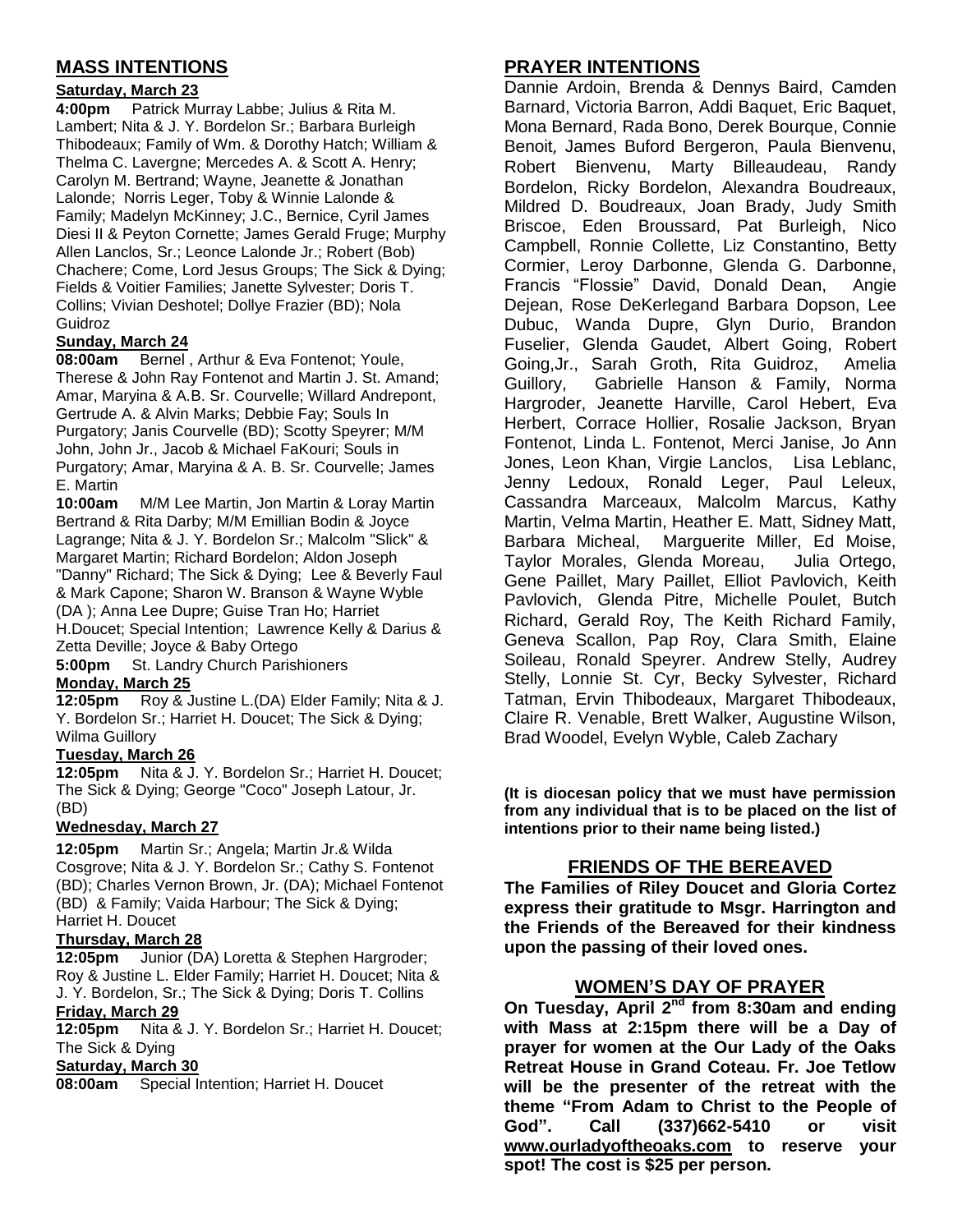### **SCHOLARSHIP OPPORTUNITY**

**The "Friends of Lt. Fr. Joseph Verbis Lafleur" is the sponsor of three scholarships of up to \$1,000.00. One scholarship is to be awarded per eligible school. A 2019 advancing Roman Catholic 8th grade student from public, private or parochial school who will be registered and enrolled as a 9th grader at the following Roman Catholic Schools is eligible to apply:**

- *Opelousas Catholic School, Opelousas*
- *Sacred Heart School, Ville Platte*
- *Vermillion Catholic, Abbeville*

**This award is open to Roman Catholic students who are residents of Louisiana. Awards may be applied to tuition payments only and will be payable only to the school listed above. The Scholarship is only for the selected student's 9 th grade year. The application is online at stlandrycatholicchurch.com with a deadline of April 1st.** 

### **ADULT CONFIRMATION**

**Bishop Douglas Deshotel is allowing Pastors to confer the Sacrament of Confirmation on Baptized Catholics who are at least 18 years of age during Mass on Pentecost Sunday. Candidates must meet all the requirements of the Sacrament: if married, be married in the church, attending Mass regularly, and must participate in two sessions of sacramental preparation. Anyone interested should contact the office and leave a message for Msgr. Harrington.** 

#### **ALTAR SOCIETY**

**The Altar Society meets on the second Monday of every month at 5:15pm in Valentin Hall. We are always welcoming New Members to be a part of our mission to assist in beautifying our church for the sacred liturgies. Our next meeting will be on Monday, 04/08! For more information call Yvonne Normand @ 337-308- 3474 or Janis Courvelle @ 337-789-0971.** 

#### **ALTAR SERVERS**

**We are always looking for more young people who desire to serve our Lord in this very important ministry! All Students who have made their 1st Holy Communion through HS are invited to become servers… Parents contact Deacon Joubert for more information.**

#### **LENTEN MISSION**

**Save the Date! Our Lenten Mission will be held on the evenings of March 25th & 26th . This Monday and Tuesday! Mass will be celebrated at 5:30pm followed by the Mission Talk by Father Brent Smith from 6:00pm to 7:00pm. The theme of the Mission is Mary's Participation in Christ's Passion. Father Brent received a Bachelor of Science in Nursing from UL 1996. Masters of Science in Nursing from UL in 2010. Worked as registered nurse then Nurse Practitioner in Cardiology for over 15yrs. Completed seminary studies at St. Joseph Seminary College in Covington and Notre Dame Seminary in New Orleans. Received Bachelor of Arts in Philosophy from St. Joseph's Seminary in 2014 and Master of Theology (Summa Cum Laude) from Notre Dame Seminary in 2018 Ordained to the Priesthood by Bishop Douglas Deshotel for the Diocese of Lafayette in June 2018. Currently serves as parochial vicar at St. Michael's Catholic Church in Crowley, LA.** 

## **STATIONS OF THE CROSS**

**Each Friday during Lent we will have the Stations of the Cross @ 5:15pm in church. The Sations will be followed by a simple (But Delicious!) soup and bread supper in the Valentin Hall dining room. Please join us!**

#### **MUSIC MINISTRY**

**We are always looking for new voices to enhance our ministry of liturgical music! If you feel called to share your talents in this capacity, call one of our choir directors – JP Poirior (337) 577-6466 or Rafael Henry (337) 739-8173, or call the parish office and someone will get with you!**

#### **COME & SEE**

**Palm Sunday Weekend! April 12-14, 2019 - Men, 16 years & older, this weekend is about how to discern God's call for your life.** *No cost to you.*  **Transportation provided from Lafayette. To register, contact: Diocese of Lafayette Vocations Director, Fr. Patrick Broussard [vocations@diolaf.org](mailto:vocations@diolaf.org) or lafayettevocations.org**  *Reserve your spot today!*

#### **KNIGHTS of COLUMBUS**

**The Knights of Columbus, Council #1173 meets on the second Thursday of each month. Call Sean Briley (337) 692-4911 if you are interested in joining.**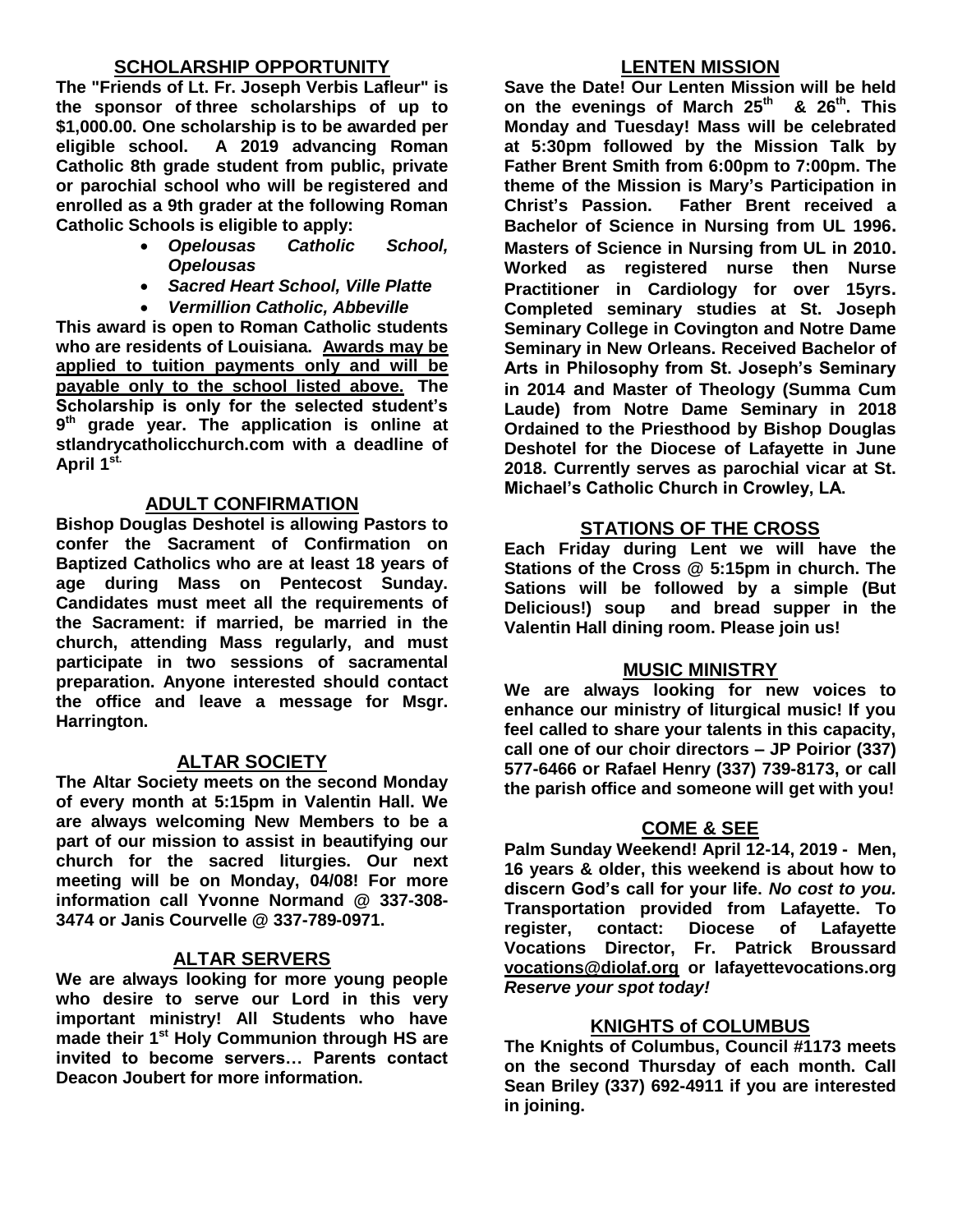## **EXTRA – ORDINARY MINISTERS**

**March 30/31**

**Saturday – 4:00pm Altar Servers:** Mark & Joseph Wilkes **Extra-ordinary Ministers of the Eucharist:**  Howard Fournier, Julie Roy, Lorna Sue Miller, Paul & Betty Leleux **Reader:** Nelda Villery

#### **Sunday – 8:00am**

**Altar Servers:** Leigh Labrie, Beau & Ethan Stelly **Extra-ordinary Minister of the Eucharist:** Beth Stelly, Jane Roth, Jane Mariani **Reader:** Keith & Yvonne Normand **10:00am**

**Altar Servers**: Sam Chachere, Hieu & Jacob Tran **Extra-Ordinary Ministers of the Eucharist:** Martha Moise, Peter Briggs, Larry Moreau, Jackie Keyes

**Reader:** Joshua St. Cyr, Dawn Blumrich

# **5:00pm**

**Altar Servers:** Sarah Ortego

#### **Extra-ordinary Ministers of the Eucharist:**

Marcelle Abshire, Jane Savoy, Kim Lajack, Emily **Thibodeaux** 

**Reader:** Gil Deville

## **OCS CORNER**

**Congratulations to the OC Boys' Basketball Team and Coach Jeff Dupre for reaching the State Semifinals in Lake Charles, the first time in 40 years that the Vikings have made it this far in the basketball playoffs!**

**The school is listed with the Gulf Coast Bank's Community Rewards Program. Through March 29, you can register/vote for OCS in their contest where the top 10 non-profit organizations will win thousands of dollars. On first-time voting, you must enter your email address to have the access ID emailed to you. Once the ID is emailed, go to [www.gulfbank.com/vote](http://www.gulfbank.com/vote) to cast your vote DAILY for OCS! We are in the final stretch!**

**Ever considered a Catholic education for your child? Find out more by going to [www.OCSvikings.com](http://www.ocsvikings.com/) to look under Parent Resources and then Admissions. Financial aid may be available to those who qualify.**